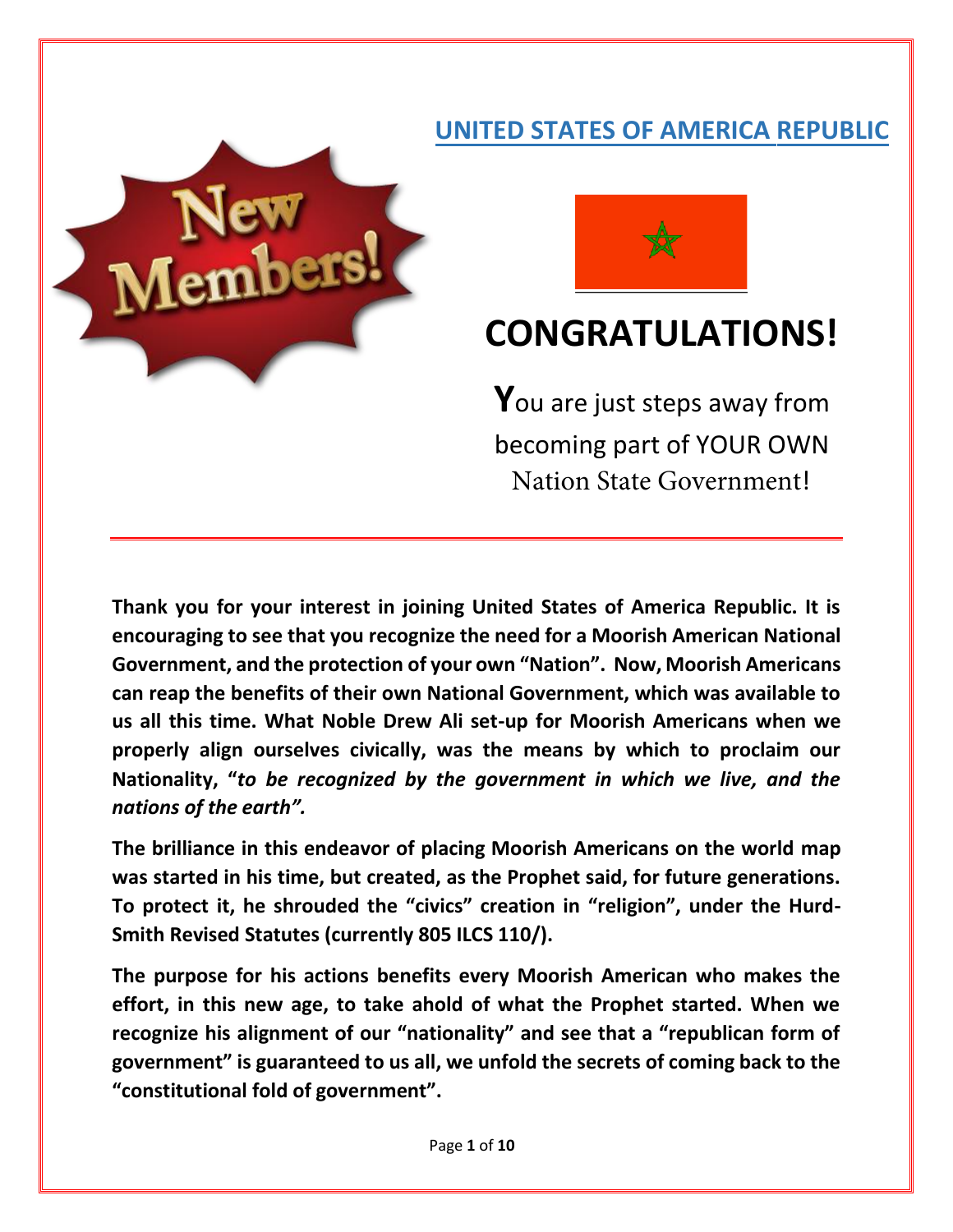## **TABLE OF CONTENTS**

|    | 2. Step 2 - United States of America Republic Application Process3                                                                             |
|----|------------------------------------------------------------------------------------------------------------------------------------------------|
|    |                                                                                                                                                |
| 4. | Step 4 – State Oath; Photos, Copy Of Birth Certificate                                                                                         |
|    |                                                                                                                                                |
|    | <b>Birth Certificate Copy</b><br>- State Id or Driver License Copy<br>2 Passport-Size Photos (Wearing Fez or Turban)<br><b>Short Paragraph</b> |
| 5. |                                                                                                                                                |
| 6. | 9                                                                                                                                              |
| 7. | .10                                                                                                                                            |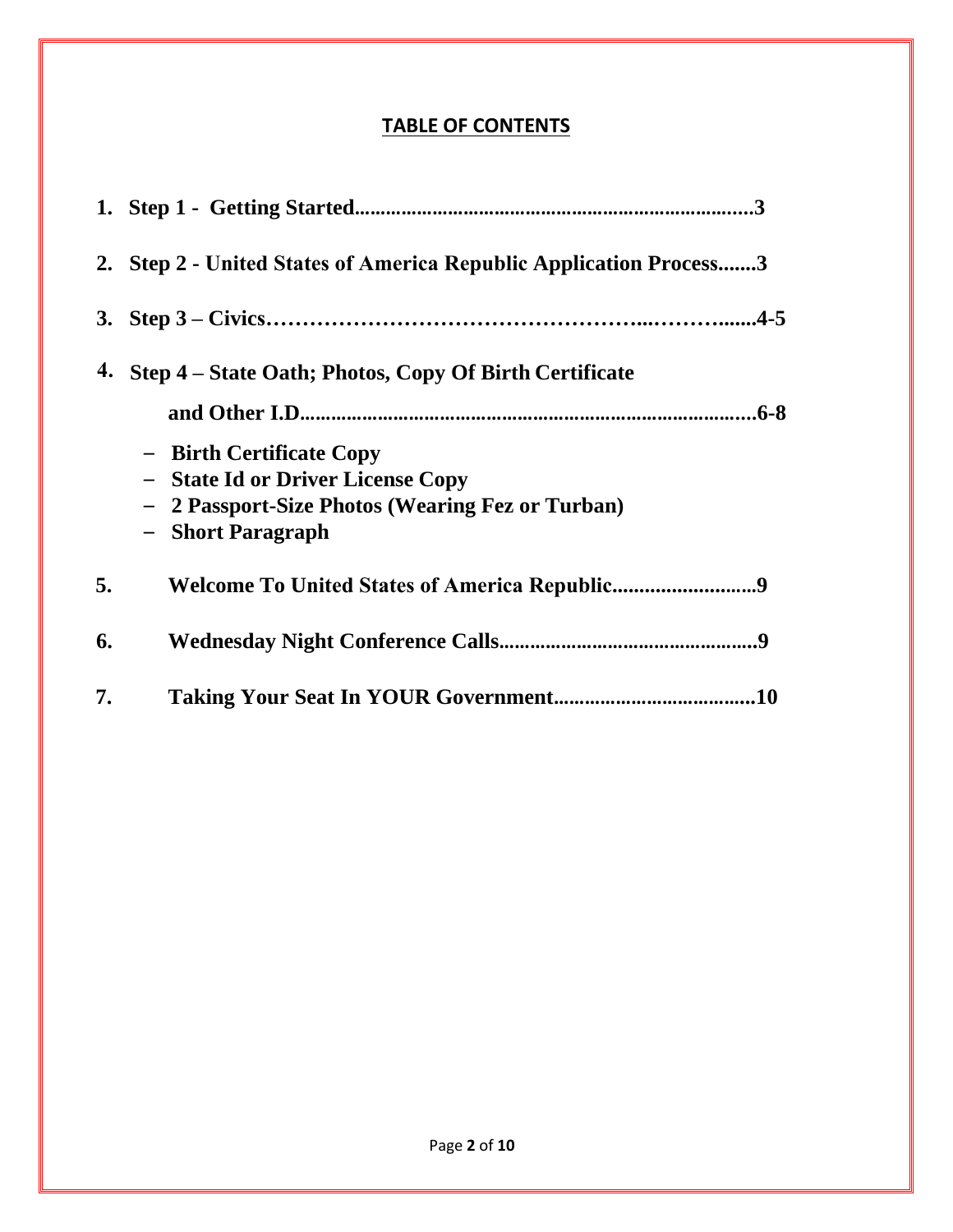### **STEP 1 –Getting Started**

The first step is to get to know U.S.A.R. by studying our website. Our address is: **[www.unitedstatesrepublic.u](http://www.unitedstatesrepublic.us/)s** and **[www.usargov.us](http://www.unitedstatesrepublic.info/).** Then, decide if joining the United States of America Republic is what you've been seeking. Please feel free to attend our Wednesday Open Forum to ask questions held at 4pm PST/ 5pm MST/ 6 pm CST / 7pm EST – every Wednesday. (SEE pg. 8 for conference details).

# **STEP 2 - UNITED STATES OF AMERICA REPUBLIC Application Process**

Complete all boxes on the application that apply. [An incomplete or unsigned application will result in application not processed.]

Line 1: This is your birth name. Place "El" or "Bey" **title** at the end. \*see #3.

Line 2: "*Name at Delivery"* is the **EXACT** name on your birth certificate.

Line 3: If you have changed your name with a "*court order name change",* place your court-order name on Line 3 and Line 1. Include a copy of the order along with your application in this mailing.

Domicile Location: This is your physical location.

Postal Location: Mail box or where you wish to receive mail.

Telephone & Email.

Please include additional information such as a resume (cv). Should any information "change" on your application, United States of America Republic requests/requires updated contact data from you upon occurrence to immediately update our government files.

SIGN AND DATE THE APPLICATION.

Make a copy of your files for your files.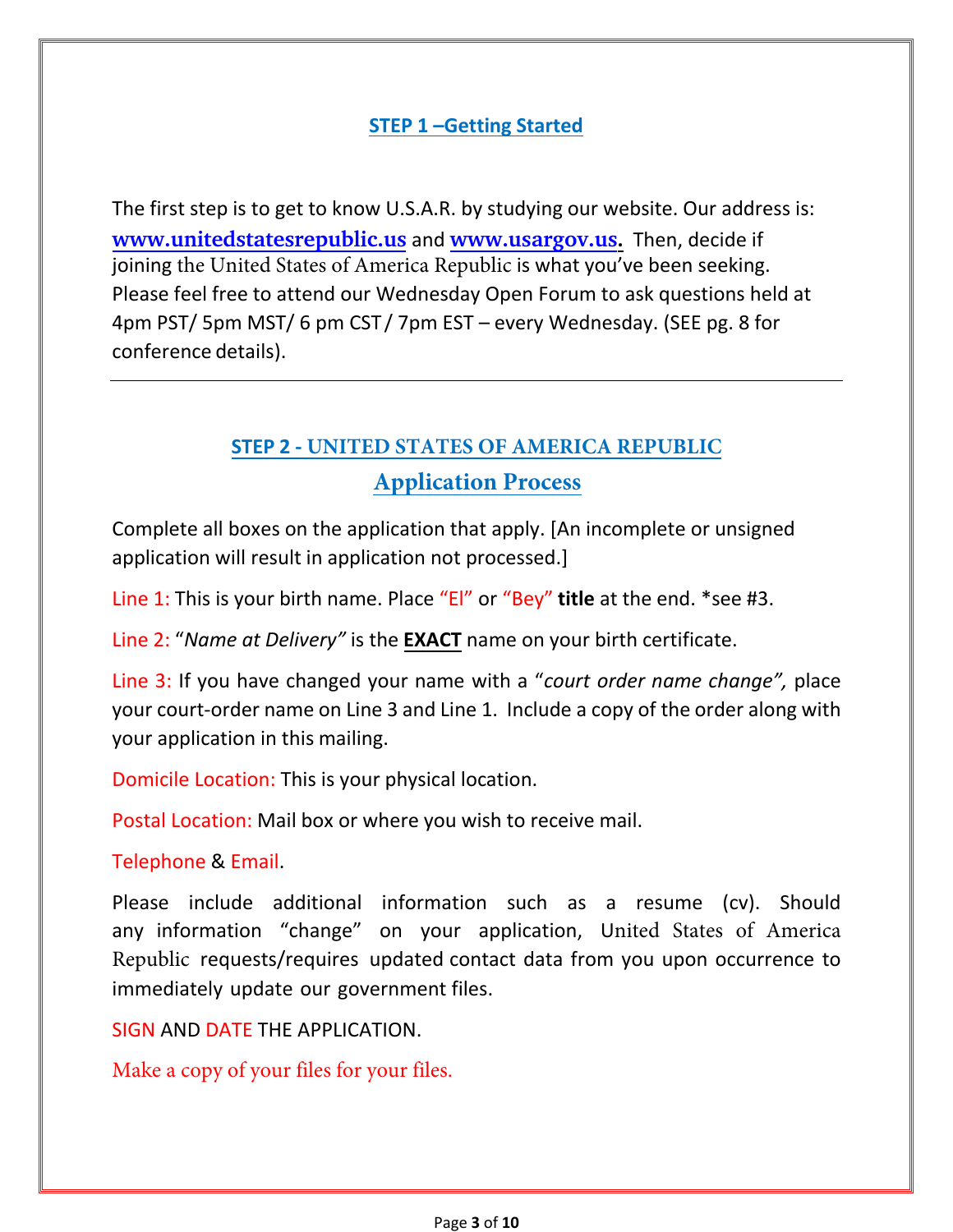Once you mail to the location below, you have fulfilled the **first** requirement to become a United States of America Republic National/Citizen. [ Application: PROPERTY OF THE UNITED STATES OF AMERICA REPUBLIC ]

### **MAIL TO:**

### **United States of America Republic P.O. Box 436885 Province Illinois [60643]**

# **Step 3 - CIVICS**

It is now up to you to educate yourself on "civics" with the assistance of United States of America Republic. This entails reading and comprehending the following documents that you will be adopting once you take your **Oath ofAllegiance**:

- 1. United States of America Republic Constitution **https://www.unitedsta[tesrepublic.us/clients](https://www.unitedstaterepublic.com/clients)**
- 2. United States of America Republic [Declaration of Independence](https://www.unitedstaterepublic.com/peace-and-friendship-treaty-1787) **[https://ww](https://www.unitedstaterepublic.com/peace-and-friendship-treaty-1787)w.unitedstatesrepublic.us/peace-and-friendship[- treaty-1787](https://www.unitedstaterepublic.com/peace-and-friendship-treaty-1787)**
- 3. United States of America Republic Charter (byrequest)
- 4. "SocialCivics"book (see below).

Studying the United States of America Republic documents provides indepth comprehension of the United States of America Republic "structure" and helps you to become aware of the functions within a government through that structure.

- 5. It is also required that you view the following videos on our website for a more thorough understanding of your "actions":
	- "Whatisa Charter"at**[https://www.unitedstate](https://www.unitedstaterepublic.com/more-videos)srepublic.us/more-videos**
	- "Allegiance" at**<https://www.youtube.com/watch?v=OYWrXx0Lv8s&t=63s>**

First, a "corporation" must be established *by the people* to perform the functions of a "government" and to do the business of its people "commercially". We, the Moorish American Society [flesh and blood], always had this form of government, but the seats are empty because we have become "citizens" of the United States and the States in which we reside. Since a "republican form" of government is guaranteed on this land, we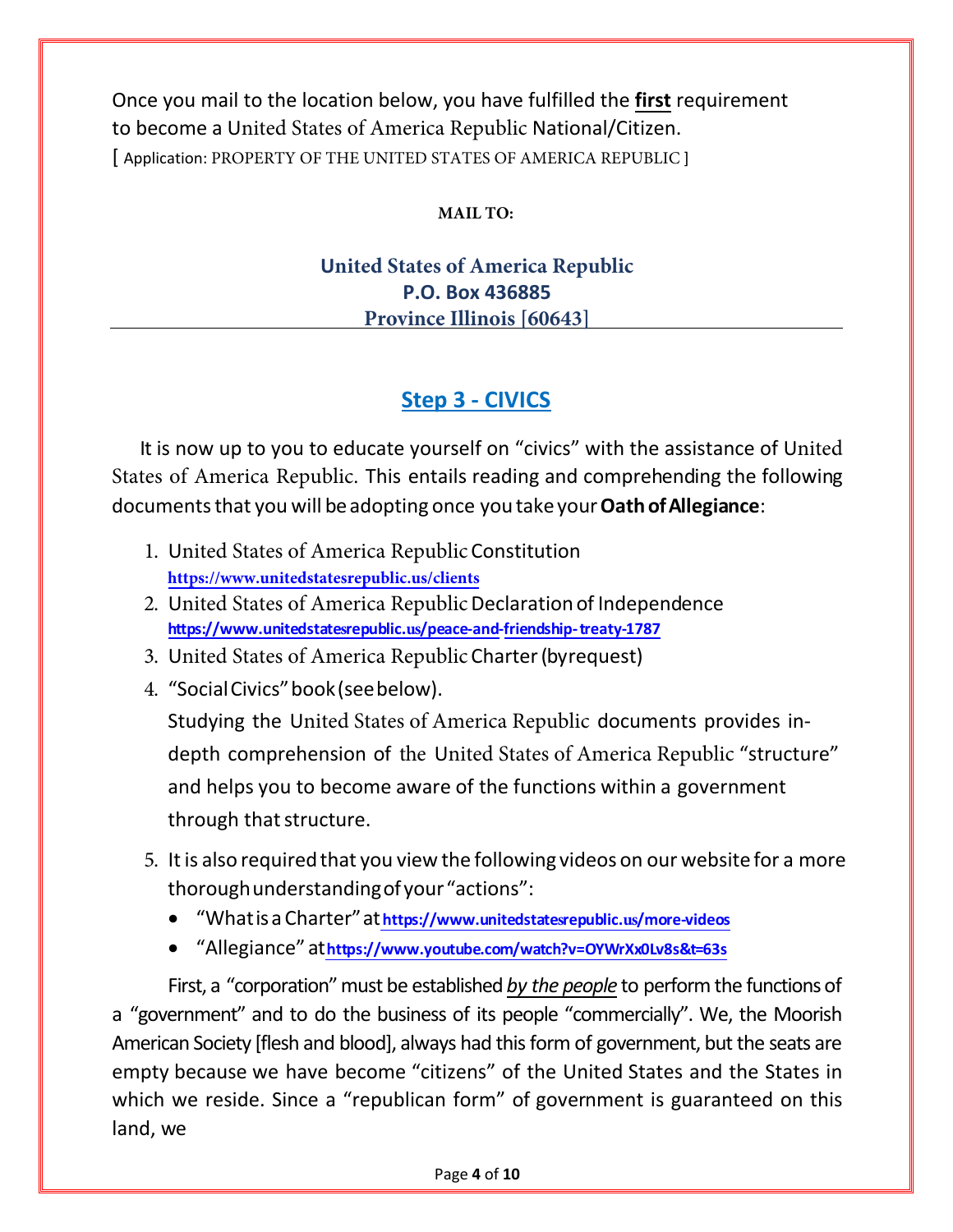may re-establish (or activate) our **OWN** government upon our own lands, that would make us the only "true" dejure government on this land. Weare descendants of Moroccans, born in America…the oldest people on this land who may claim "birthright inheritance". Your comprehension of this fact will allow you to see how "international"law goes into effect.

Next, a basicstart oflearning "Civics". This requires you toread the Social Civics book

standing of the position we have "civically", and the responsibility to maintain it.

Obtaina Social Civics book online at www.amazon.comordonate \$5.00 toUnited States of America Republic

Obtain a e-copy of " Social Civics 5th Edition Book Link: **[https://www.unitedstaterepublic.](https://www.unitedstaterepublic.com/copy-of-civics-101)us/copy-of-civics-101**

**Turning in the first 6 Chapters of your assignment will later qualify you for the following:**

### **United States of America Republic** I**dentification**

- Driver's License
- Provincial State Identification
- Passport
- License Plate, etc...

Assignments are based on the book: Social Civics **5 th Edition**.

At the end of each chapter, you are expected to answer the quiz/questions and mail along with a \$5.00 donation (per chapter) to the USAR. You will be graded on these papers and sent a follow-up notice. WE ONLY REQUIRE FIRST 6 CHAPTERS

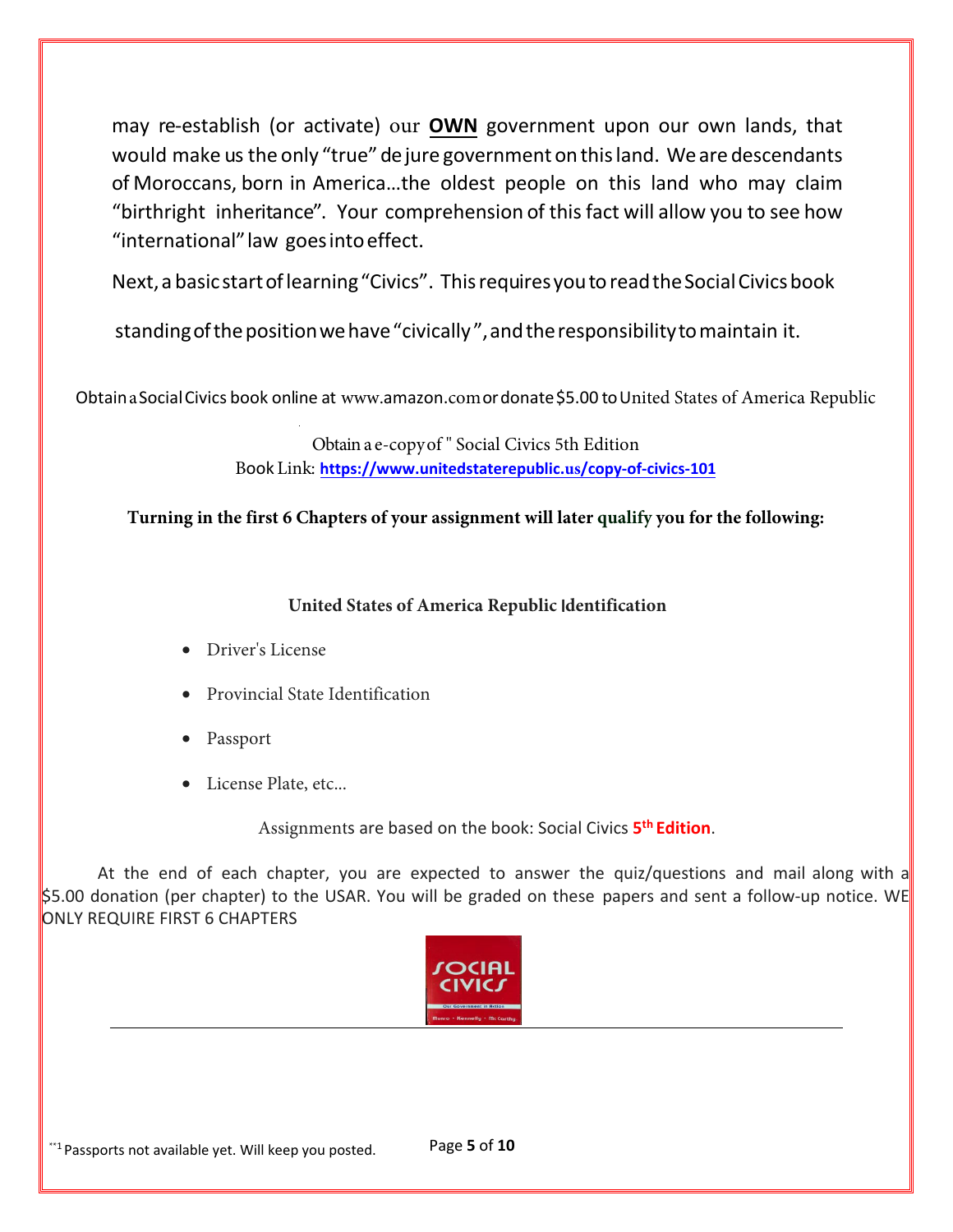### **STEP 4 – STATE OATH; PHOTOS, COPY of BIRTH CERTIFICATE and other I.D.**

Now that you have studied United States of America Republic Constitution, Charter, Declaration of Independence, you are aware of its governmental responsibilities and protection to its people, Moorish Americans. The identification we request is for the "protection" of United States of America Republic Nationals/Citizens, so that the United States of America Republic may know what it's Nationals and Citizens look like, their vital statistics and so ALL Nationals/Citizens may be easily identifiable; This "government", like every other government, is only as good as the performance of its people; therefore having this "task" of establishing a perpetual state of protection for each one of our Nationals including our children (progeny), there must be an agreement (contract).

This is a difficult task, and we must have like minds and hearts to accomplish it; **and outside influences may not deter us from our common goal of protection if we rely upon each other.** This is one of the major reasons why it is stated, "*Everyone is presumed to know the law".* Now that you know the laws of United States of America Republic and its place on the international stage, it's time to see if you are ready to take the **"Oath of Allegiance".**

State Oath – **Read Oath and Instructions carefully.** Once in agreement with this covenant that you are making with your Brothers and Sisters by command of the "Creator", Sign Oath in "blue" ink, using a "red" ink for the thumb print. Please make sure that the thumb print is very dark and visible as it will be affixed to your driver's license what it is issued by the Bureau of Motor Vehicles. (No Notary necessary). Then, study **8 USC 1481** and point out the "actions" you have performed and ask yourself, if you have lost your United States nationality?

*<sup>8</sup> USC §1481. Loss of nationality by native-born or naturalized citizen; voluntary action; burden of proof; presumptions*

*<sup>(</sup>a) A person who is a national of the United States whether by birth or naturalization, shall lose his nationality by voluntarily performing any of the following acts with the intention of relinquishing United States nationality-*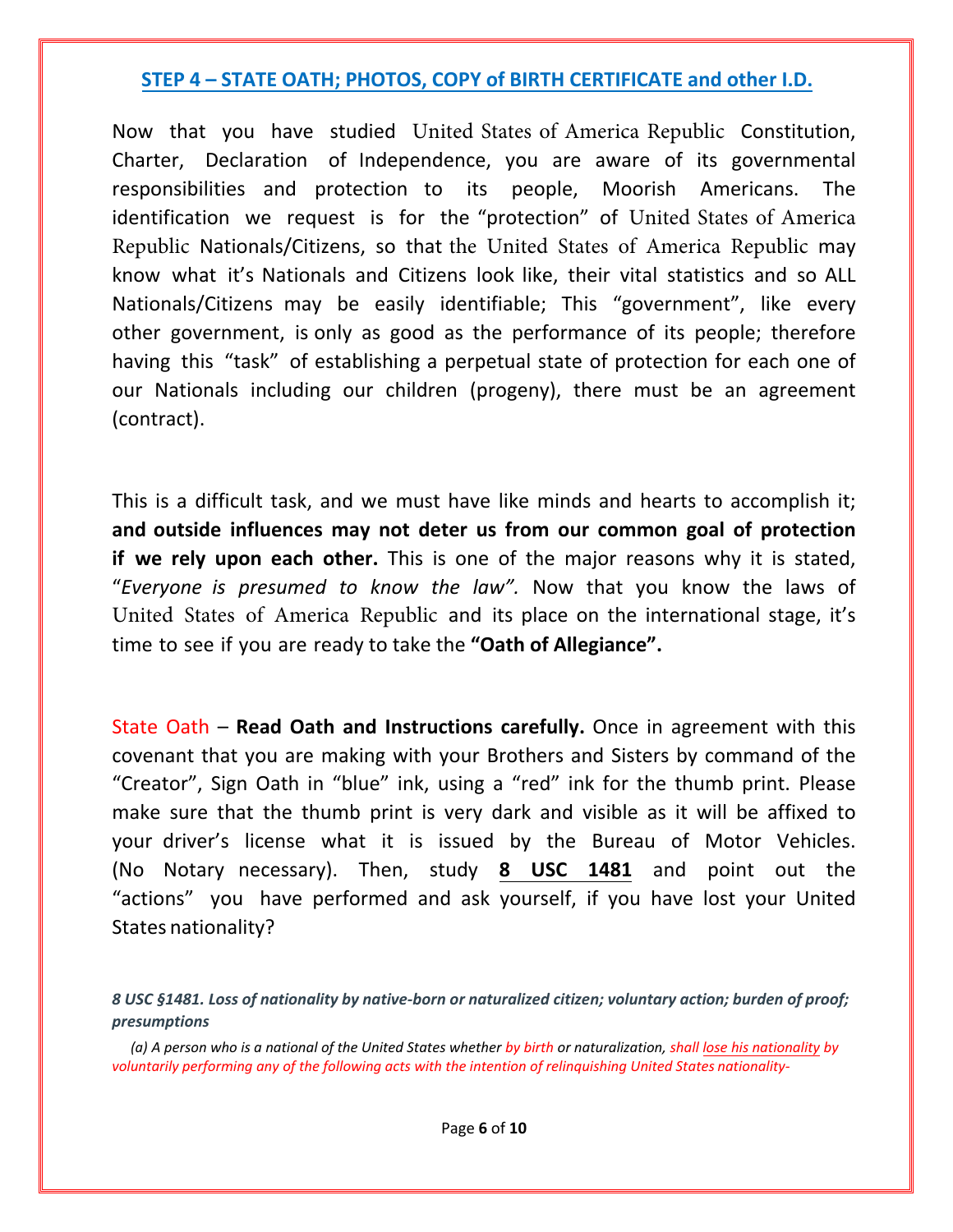(1) obtaining naturalization in a foreign state upon his own application or upon an application filed by a duly authorized agent, after having attained the age of eighteen years; or

*political subdivision thereof, after having attained the age of eighteen years; or* (2) taking an oath or making an affirmation or other formal declaration of allegiance to a foreign state or a

*(3) entering, or serving in, the armed forces of a foreign state if (A) such armed forces are engaged in hostilities against the United States, or (B) such persons serve as a commissioned or non-commissioned officer; or*

*(4)(A) accepting, serving in, or performing the duties of any office, post, or employment under the government of a foreign state or a political subdivision thereof, after attaining the age of eighteen years if he has or acquires the nationality of such foreign state; or (B) accepting, serving in, or performing the duties of any office, post, or employment under the government of a foreign state or a political subdivision thereof, after attaining the age of eighteen years for which office, post, or employment an oath, affirmation, or declaration of allegiance is required; or*

(5) making a formal renunciation of nationality before a diplomatic or consular officer of the United States in *a foreign state, in such form as may be prescribed by the Secretary of State; or*

(6) making in the United States a formal written renunciation of nationality in such form as may be prescribed *by, and before such officer as may be designated by, the Attorney General, whenever the United States shall be in a state of war and the Attorney General shall approve such renunciation as not contrary to the interests of national defense; or*

(7) committing any act of treason against, or attempting by force to overthrow, or bearing arms against, the *United States, violating or conspiring to violate any of the provisions of section 2383 of title 18, or willfully performing any act in violation of section 2385 of title 18, or violating section 2384 of title 18 by engaging in a conspiracy to overthrow, put down, or to destroy by force the Government of the United States, or to levy war*  against them, if and when he is convicted thereof by a court martial or by a court of competent jurisdiction.

*(b) Whenever the loss of United States nationality is put in issue in any action or proceeding commenced on or after September 26, 1961 under, or by virtue of, the provisions of this chapter or any other Act, the burden shall be upon the person or party claiming that such loss occurred, to establish such claim by a preponderance of the evidence. Any person who commits or performs, or who has committed or performed, any act of expatriation under the provisions of this chapter or any other Act shall be presumed to have done so voluntarily, but such presumption may be rebutted upon a showing, by a preponderance of the evidence, that the act or acts committed or performed were not done voluntarily.*

#### **ADDITIONAL ITEMS NEEDED ALONG WITH STATE OATH:**

1. **Birth Certificate -** Make a color copy of your birth certificate (non-authenticated), and any photo identification (state I.D./driver license originating from the U.S.). Prepare for mailing.

**REMEMBER: Your original "birth" name is CRITICAL (unless you have a court-ordered name change**. If so, you will want to change it back, according to the Prophet, but don't let that stop you from sending in your application & oath if you can't do it right away. However, you still must send proper order to U.S.A.R.)

2. Photos - Include 2 passport-size photos along with application and oath. (Men wearing red (maroon) fez (tassel to your left), and women wearing red OR white turban.

To order fez:

**Maroon Fez with Black Tassel -**Price: \$21.95 + \$7.50 shipping

[Village Hat Shop](https://www.amazon.com/s/ref%3Dw_bl_sl_s_ap_web_7141123011?ie=UTF8&node=7141123011&field-brandtextbin=Village%2BHat%2BShop) (see link below:)

Page **7** of **10**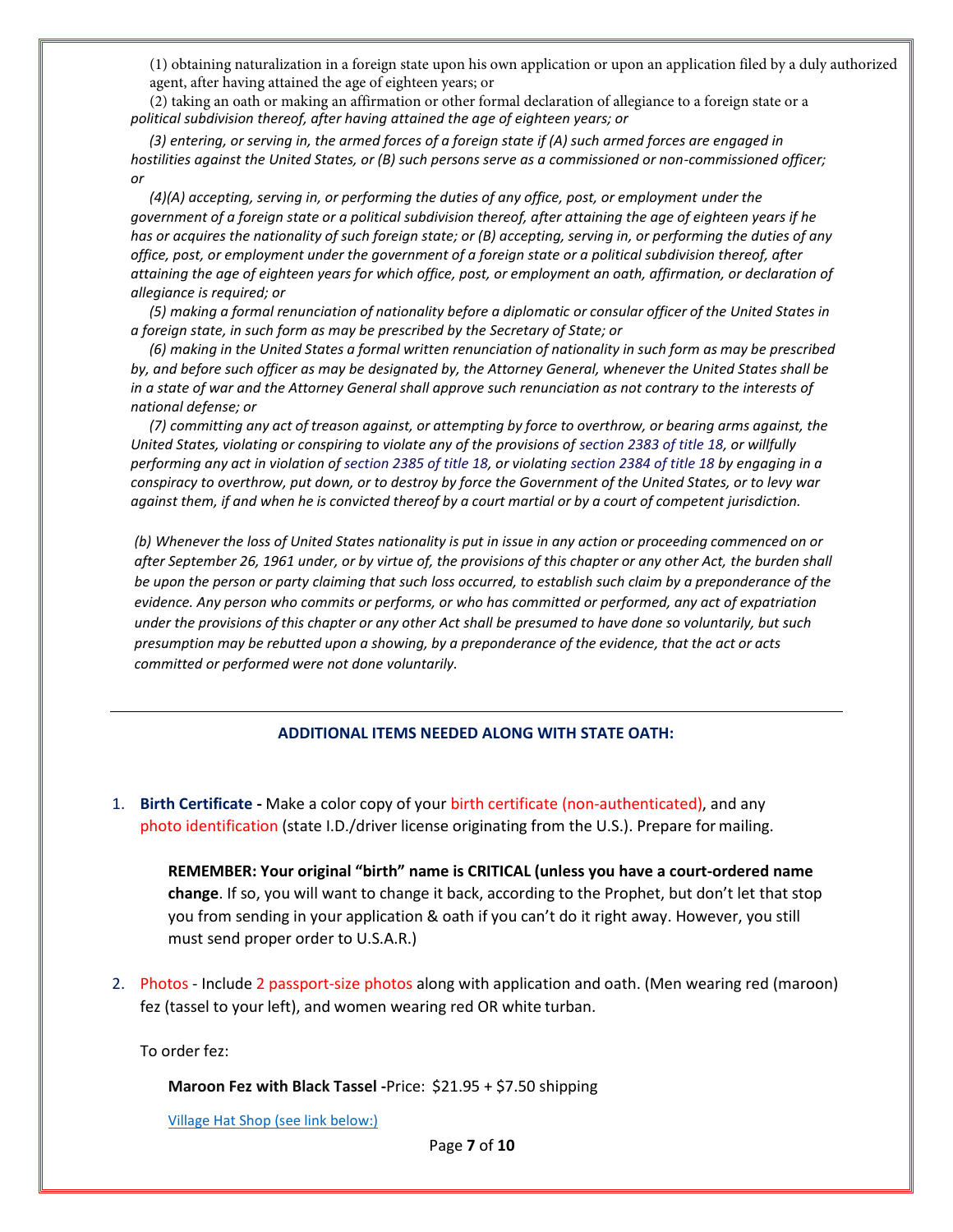[https://www.amazon.com/Maroon-Fez-Black-Tassel-](https://www.amazon.com/Maroon-Fez-Black-Tassel-Small/dp/B0036Q2X1O/ref%3Dsr_1_2?ie=UTF8&qid=1489970735&sr=8-2&keywords=red%2Bfez%2Bhat%2Bwith%2Bblack%2Btassel)[Small/dp/B0036Q2X1O/ref=sr\\_1\\_2?ie=UTF8&qid=1489970735&sr=8-](https://www.amazon.com/Maroon-Fez-Black-Tassel-Small/dp/B0036Q2X1O/ref%3Dsr_1_2?ie=UTF8&qid=1489970735&sr=8-2&keywords=red%2Bfez%2Bhat%2Bwith%2Bblack%2Btassel) [2&keywords=red+fez+hat+with+black+tassel](https://www.amazon.com/Maroon-Fez-Black-Tassel-Small/dp/B0036Q2X1O/ref%3Dsr_1_2?ie=UTF8&qid=1489970735&sr=8-2&keywords=red%2Bfez%2Bhat%2Bwith%2Bblack%2Btassel)

or

#### [www.lauterer.com](http://www.lauterer.com/)

3. Short Paragraph: Include a short paragraph on "why you are joining the UNITED STATES OF AMERICA REPUBLIC, outlining your personal motivations and the talents you bring to assist "our" national government in its growth. As mentioned above, feel free to include a resume or request for professional skill training e-mail to:

**usarcos@gmail.com**

**MAIL TO:** 

# United States of America Republic P.O. Box 436885 Province Illinois [60643]

### **STEP 5 – Welcome to the UNITED STATES OF AMERICA REPUBLIC !**

You are now part of the UNITED STATES OF AMERICA REPUBLIC national government and motivated to support the growth of OUR OWN government with all its agencies necessary to establish it for proper functioning. To do this, we must have finance and request that you contribute (if you are working) a \$28.00/month donation.

# *"It takesfinance to uplift a NATION!"*

*UNITED STATES OF AMERICA REPUBLIC will issue your and all and*  $\alpha$ *assist with I-9 andW-4 paperwork for employer. You must be*  diligent in your efforts to learn this paperwork.

# **JOIN OUR WEDNESDAY CONFERENCE CALL AT 6PM CST**

Wednesday Open Forum Conference Calls Conference Dial In: Phone: (712) 451-1142 Participant Access Code: 901692\*



Time Zones 4pm - Pacific Standard Time 5pm- Mountain Standard time 6pm- Central Standard Time 7pm- Eastern Standard Time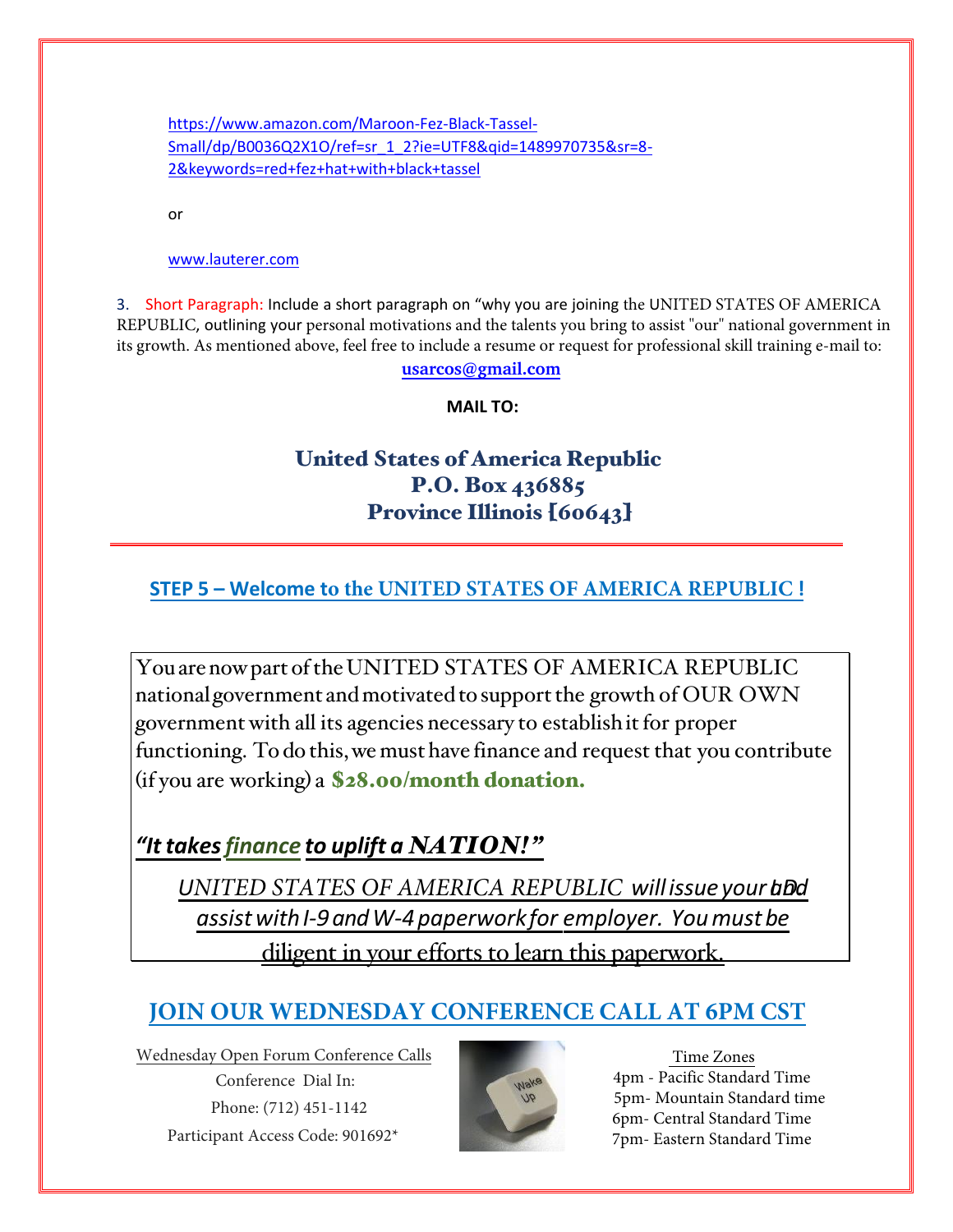Online Meeting Link: **[https://join.freeconferencecall.com/usarepublicgov4](https://join.freeconferencecall.com/usarepublicgov)8** (screen-sharing link)

(The number above is subject to change periodically. Please contact us via email for new changes)

Dial in Number**: (712) 451-1142**  Access Code**: 901692\***

We look forward to building with you! Therefore, learning "civics" is a vital part of knowing thyself. This Open Forum is created to teach members about this very subject for knowledge and to learn how to correct being "out-of-law". Share your thoughts or ask questions! Become more aware of what solutions! Let's make History Together! Set the Foundation for Our Youth! There is a world of education at: **[www.unitedstatesrepublic.us](http://www.unitedstatesrepublic.us/).**

### **TAKING YOUR SEAT IN GOVERNMENT**

Click here to view government positions: **<http://www.unitedstatesrepublic.us/careers-at-usar>**

- Once you've chosen the position you feel best suits your skills and interests within the government, you will participate in our bi-monthly (twice/month) government cabinet meetings to assist in legislating laws. (vote)
- 1. Email your position decision to United States of America Republic Chief of Staff Mustafa Shabazz: El **(usarcos46@gmail.com)** along with your resume and professional skill training request. (if applicable). It will be forwarded to the President and the Attorney Generals and we will have a brief discussion/ interview. Upon determination by Department head, you will be mailed the "Position Oath" and Non-Disclosure Agreement.

#### **MAIL THE FOLLOWING TO ABOVE LOCATION:**

- 2. Two (2) originals of the signed and notarized Position Oath
- 3. 1 original Non-Disclosure Agreement

#### **3-MONTH PERIOD – OF LEARNING**

Everyone who joins U.S.A.R. is expected to have a learning curve in learning and applying laws properly. United States of America Republic expects a 3-month time frame [on average] before taking your State Oath to learn how to "Become a Better Citizen" …within this Free National Government. Giving time to learn the Do's and Don'ts of being Moorish American in accordance with ALL LAW!